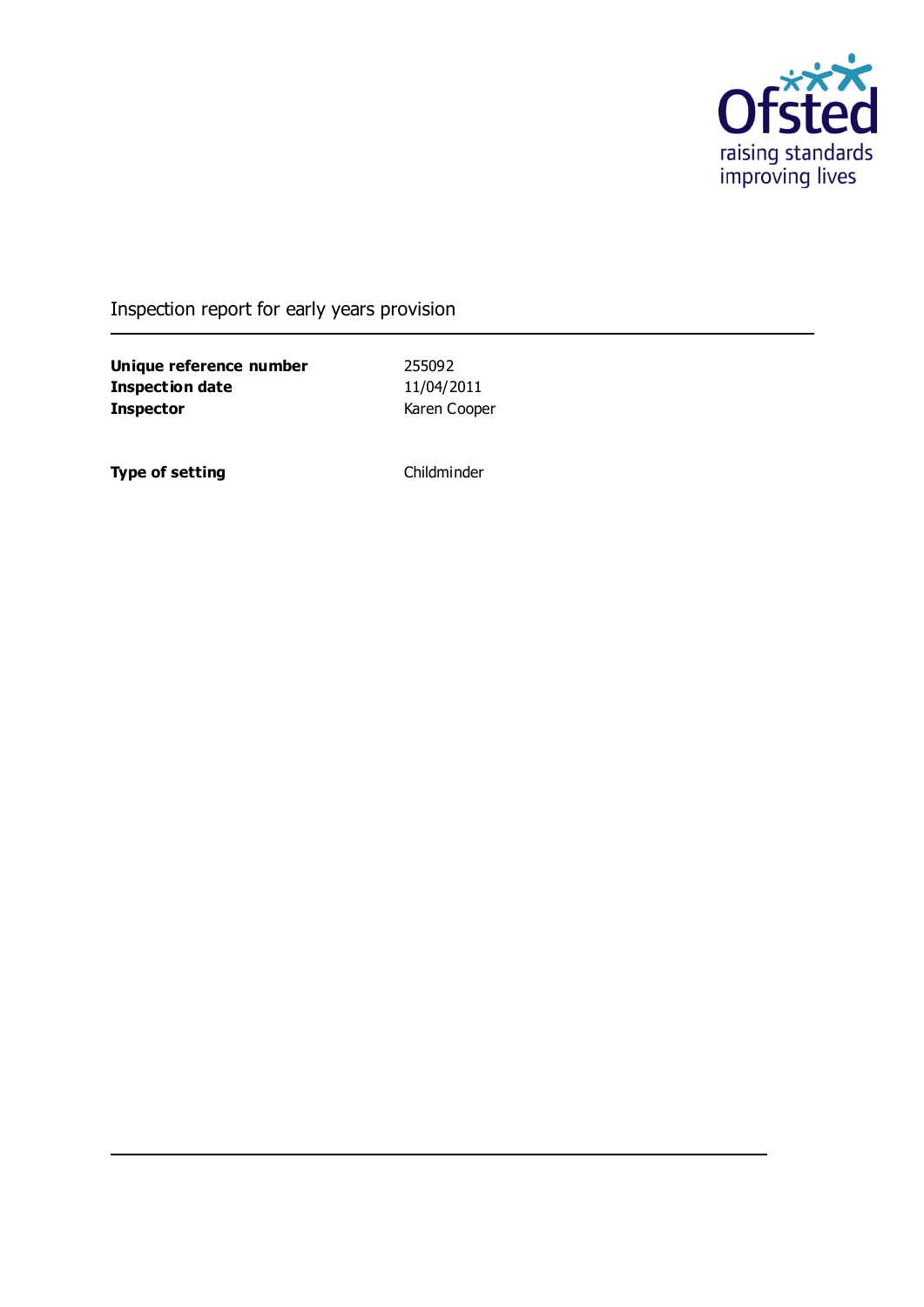The Office for Standards in Education, Children's Services and Skills (Ofsted) regulates and inspects to achieve excellence in the care of children and young people, and in education and skills for learners of all ages. It regulates and inspects childcare and children's social care, and inspects the Children and Family Court Advisory Support Service (Cafcass), schools, colleges, initial teacher training, work-based learning and skills training, adult and community learning, and education and training in prisons and other secure establishments. It assesses council children's services, and inspects services for looked after children, safeguarding and child protection.

If you would like a copy of this document in a different format, such as large print or Braille, please telephone 0300 123 1231, or email enquiries@ofsted.gov.uk.

You may copy all or parts of this document for non-commercial educational purposes, as long as you give details of the source and date of publication and do not alter the information in any way.

T: 0300 123 1231 Textphone: 0161 618 8524 E: enquiries@ofsted.gov.uk W: [www.ofsted.gov.uk](http://www.ofsted.gov.uk/)

© Crown copyright 2011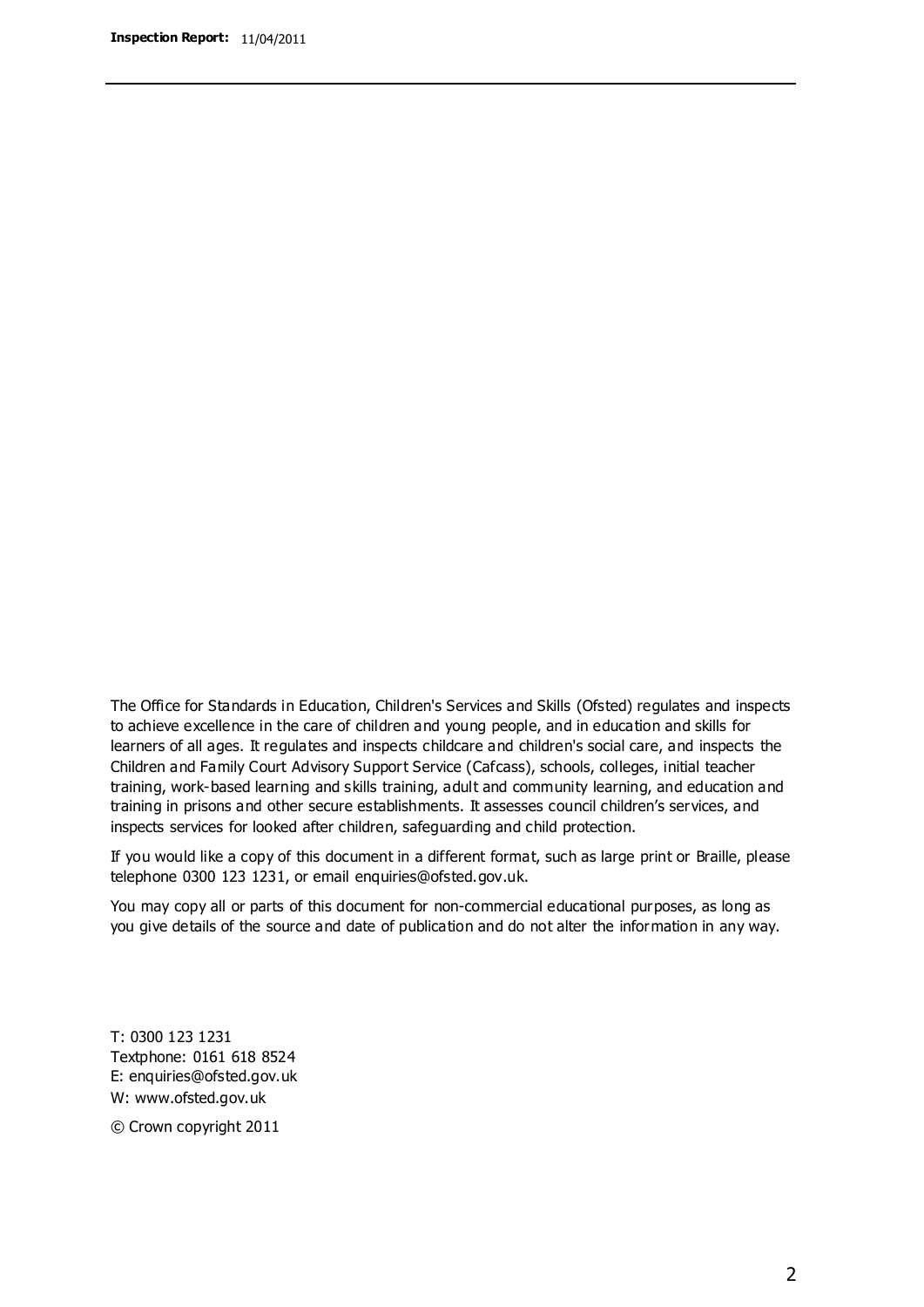### **Introduction**

This inspection was carried out by Ofsted under Sections 49 and 50 of the Childcare Act 2006 on the quality and standards of the registered early years provision. 'Early years provision' refers to provision regulated by Ofsted for children from birth to 31 August following their fifth birthday (the early years age group). The registered person must ensure that this provision complies with the statutory framework for children's learning, development and welfare, known as the *Early* Years Foundation Stage.

The provider must provide a copy of this report to all parents with children at the setting where reasonably practicable. The provider must provide a copy of the report to any other person who asks for one, but may charge a fee for this service (The Childcare (Inspection) Regulations 2008 regulations 9 and 10).

The setting also makes provision for children older than the early years age group which is registered on the voluntary and/or compulsory part(s) of the Childcare Register. This report does not include an evaluation of that provision, but a comment about compliance with the requirements of the Childcare Register is included in Annex B.

Please see our website for more information about each childcare provider. We publish inspection reports, conditions of registration and details of complaints we receive where we or the provider take action to meet the requirements of registration.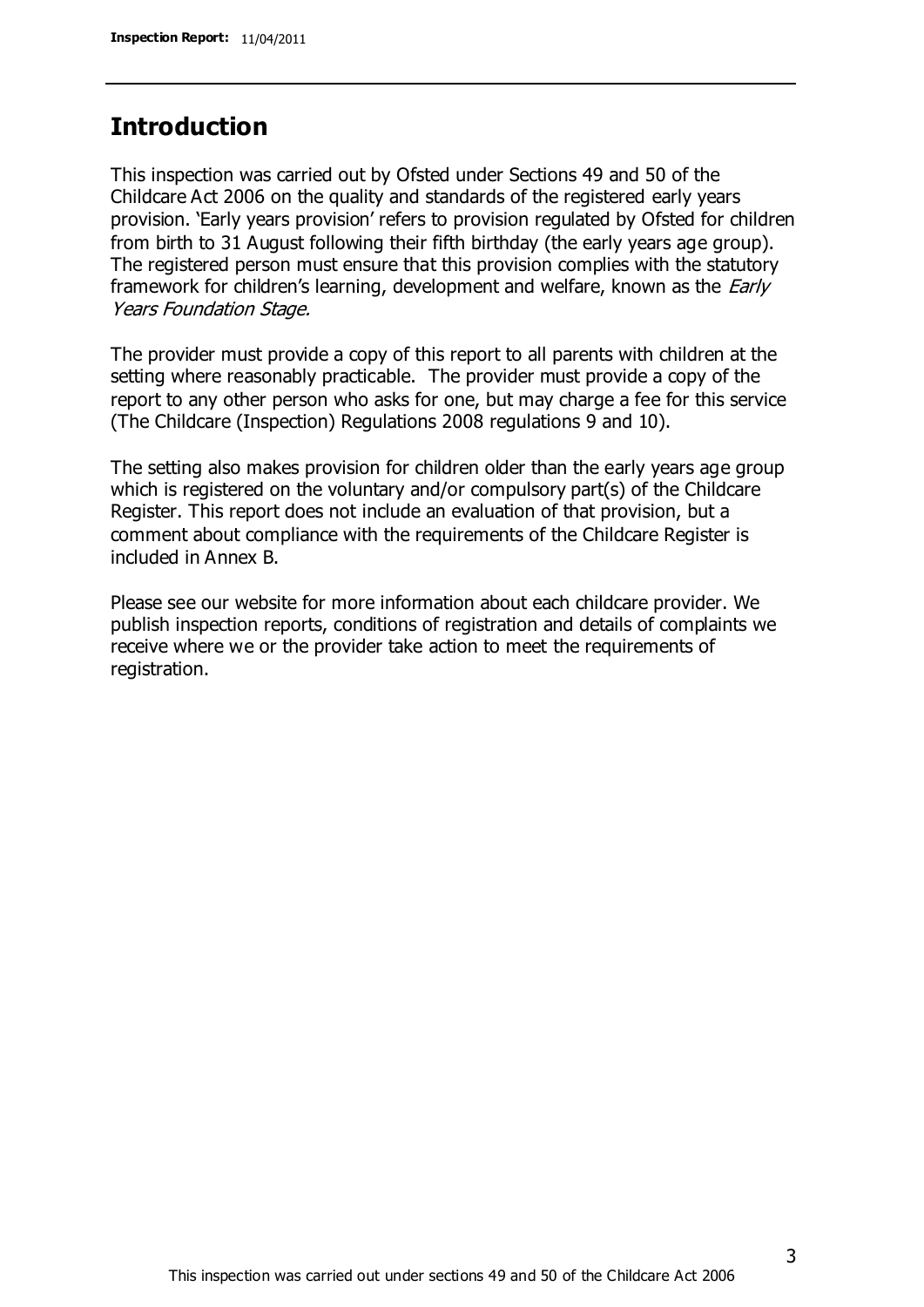### **Description of the childminding**

The childminder has been registered since 1996. She lives with her two adult children in a house in Oldbury, Sandwell. The location is convenient for schools, shops and park. The family have a cat. The whole of the ground floor of the property is used for childminding. There is a fully enclosed rear garden available for outside play.

The childminder is registered to care for a maximum of six children at any one time. She is currently minding four children, of whom, one is within the early years age range. All of the children attend on a part-time basis. The childminder is registered on the Early Years Register and on both the voluntary and compulsory parts of the Childcare Register.

The childminder is a member of the National Childminding Association. She is able to take and collect children form the local school.

# **The overall effectiveness of the early years provision**

Overall the quality of the provision is good.

Children are well settled and have formed positive relationships with the childminder. They have access to a generally good range of age-appropriate toys and resources to aid them in their learning and development. The childminder ensures that all children are valued and included. Effective links have been established with parents and the local schools to ensure children's needs are well met. Policies and procedures are well organised and mostly effective. The childminder is committed to developing and improving her practice and demonstrates a positive attitude towards continuous improvement.

## **What steps need to be taken to improve provision further?**

To further improve the early years provision the registered person should:

- develop further assessment procedures to plan the next steps in a child's developmental progress and regularly review this approach
- expand the selection of outdoor resources to ensure a well-spread range of activities.

# **The effectiveness of leadership and management of the early years provision**

Children are protected because the childminder has a good understanding about safeguarding procedures. There is a clear safeguarding procedure in place which is shared with parents and the childminder has attended relevant training to ensure her knowledge and skills are up to date. Clear and robust vetting procedures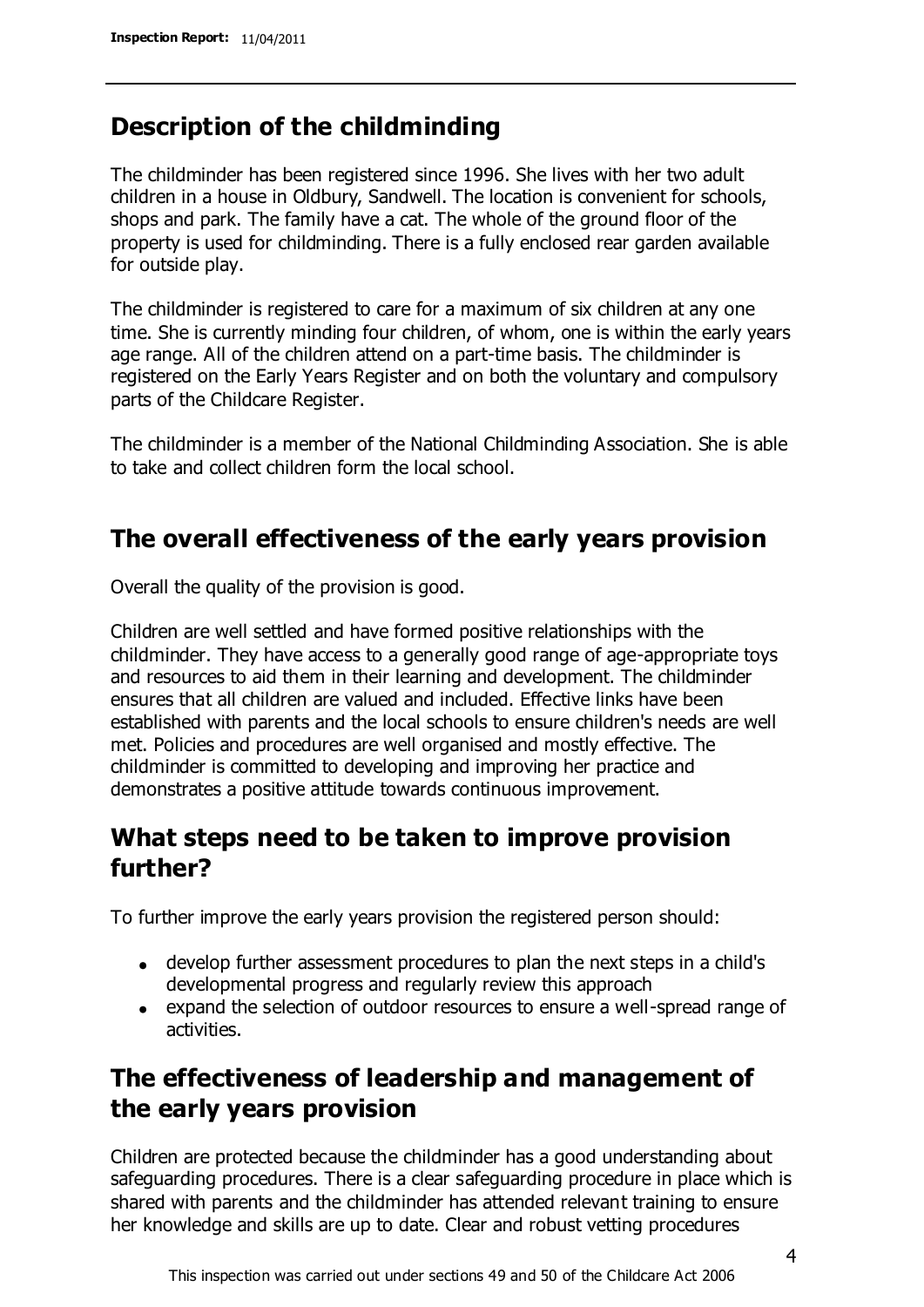ensure all adults within the household are suitably vetted. The childminder regularly carries out visual and written risk assessments on her home and any outings undertaken to ensure children's safety is fully protected. Toys are regularly rotated and the childminder provides a range of exciting learning opportunities which are easily accessible. However, outdoor resources are limited and as a consequence children are not fully provided with a well-spread range of activities.

The childminder holds a Level 3 early years qualification and is an experienced childminder. She regularly attends training to update her knowledge and skills and has completed training for first aid, safeguarding, Early Years Foundation Stage and food hygiene. She understands the importance of evaluating her provision and has completed the Ofsted self-evaluation form to ensure she is able to effectively meet the individual needs of all children.

The childminder is welcoming to all children and their families and works in close partnership with parents. Relationships are open, friendly and trusting; this helps ensure children are settled and secure. The childminder establishes a good twoway flow of verbal and written information with parents to keep them fully informed of their child's progress and care routine. Parents are issued with a range of policies and procedures covering all aspects of the childminding service. The childminder is methodical in her approach to paperwork; as a result all documentation is well organised, regularly reviewed and stored appropriately to maintain confidentiality. The childminder is aware of the benefits of establishing and maintaining positive links with other professionals involved in the care and education of the children. She has formed positive links with the local school, preschool and other childminders.

### **The quality and standards of the early years provision and outcomes for children**

Children are happy and settled and the childminder ensures that children feel emotionally secure by building good relationships and providing a consistent routine. The childminder demonstrates a good knowledge and understanding of the Early Years Foundation Stage and how to promote children's learning and development. Daily routines and activities are flexible and reflect a range of learning opportunities, covering all six areas of learning. The childminder acquires children's starting points at registration and this enables her to value and build upon their existing skills. She plans a range of stimulating activities ensuring there is a good balance between child-initiated and adult-led activities. The childminder regularly carries out observations on the children's progress and her knowledge of each child's preferences ensures that their individual needs are well met. Although, the childminder clearly demonstrates that she knows the children well, assessment systems have yet to be fully implemented to enable her to plan for the next steps in a child's developmental progress. The childminder encourages children to be considerate of others, share and take turns. She aims to ensure that children always feel good about themselves by praising them for their behaviour and efforts; this helps build their self-esteem.

Children are relaxed and content. This enables them to make good progress in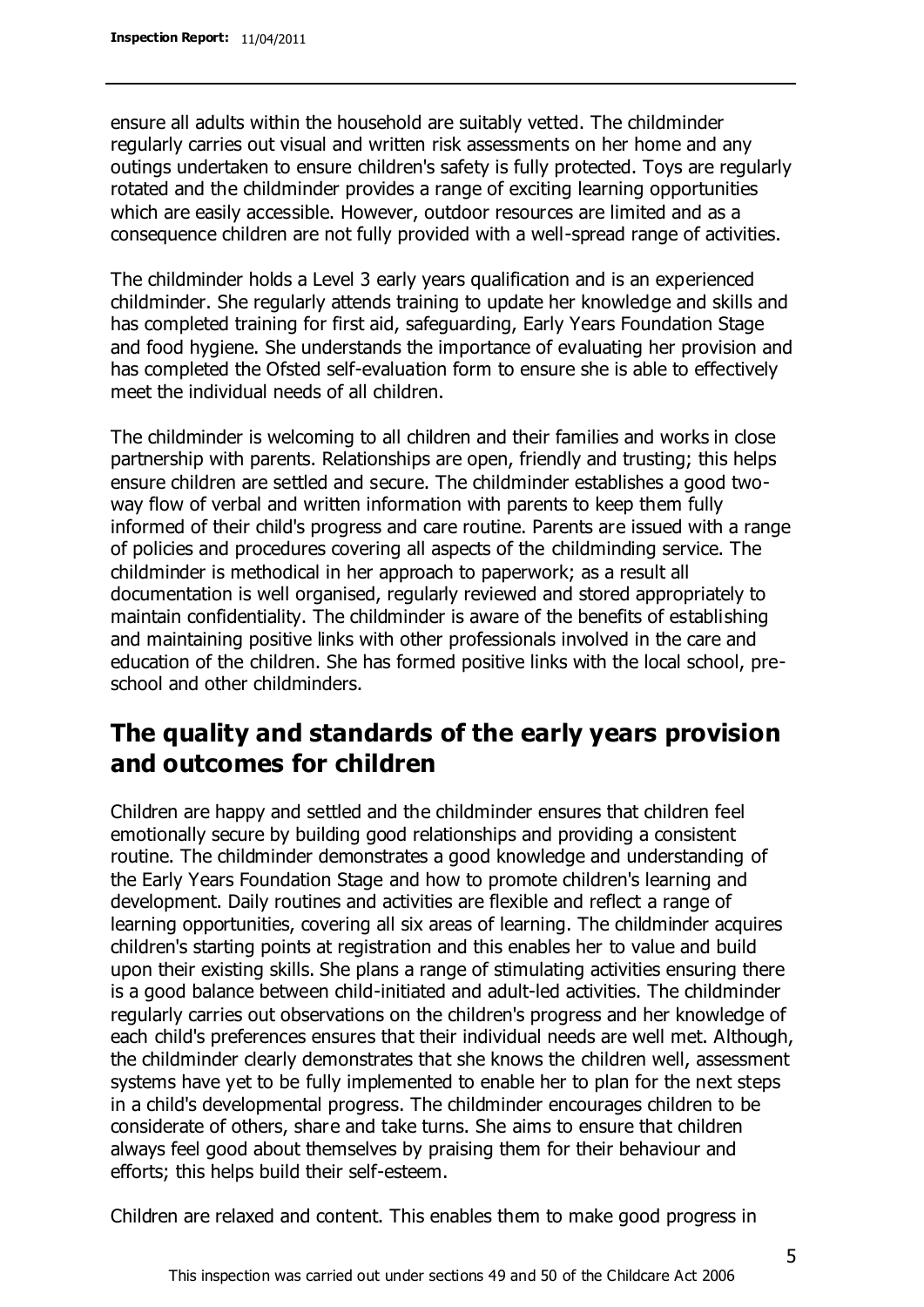their personal, social and emotional development. They are encouraged to try out new skills such as planting cress seeds and observing them as they grow. They frequently use musical toys and enjoy making their own shakers to use when listening and dancing to music. They are provided with plenty of opportunities to develop their communication, language and literacy skills and regularly visit the library to further encourage their love of books. Children have access to a variety of utensils and equipment to help develop their simple writing skills. Their creative and imaginative development is well supported as they regularly participate in craft and cooking activities. Children develop their simple problem solving skills through construction play, stackers, shape sorters and every day routines such as counting and sorting the washing line pegs. Children also benefit from a range of outings and activities outside the home such as, visits to the park and toddler group where they are able to socialise with their peers.

Children are learning to respect each other through their play and have access to a variety of toys and resources that help raise their awareness of diversity. Children are developing a good understanding of how to stay safe. For example, they participate in fire drills to ensure they know what to do in the event of an emergency. Through daily routines children begin to develop good hygiene practices. They are reminded to wash their hands at appropriate times of the day and individual flannels ensure the risk of cross-contamination is reduced. Children's individual dietary needs are established on admission and are fully supported by the childminder. Food provided by parents is appropriately stored and fresh drinks are readily available to ensure children remain hydrated.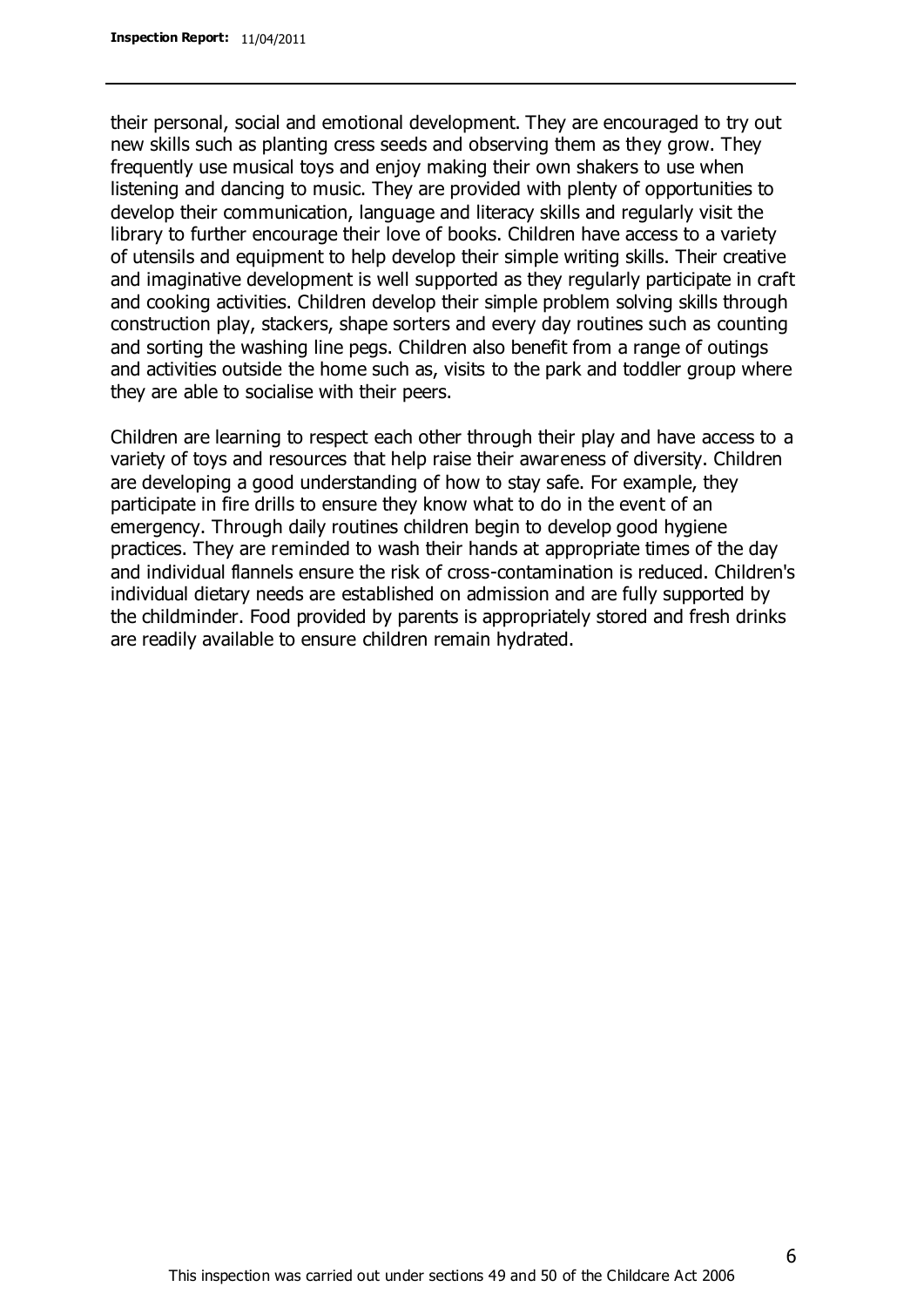# **Annex A: record of inspection judgements**

#### **The key inspection judgements and what they mean**

Grade 1 is Outstanding: this aspect of the provision is of exceptionally high quality Grade 2 is Good: this aspect of the provision is strong Grade 3 is Satisfactory: this aspect of the provision is sound Grade 4 is Inadequate: this aspect of the provision is not good enough

#### **The overall effectiveness of the early years provision**

| How well does the setting meet the needs of the<br>children in the Early Years Foundation Stage? |  |
|--------------------------------------------------------------------------------------------------|--|
| The capacity of the provision to maintain continuous                                             |  |
| improvement                                                                                      |  |

#### **The effectiveness of leadership and management of the early years provision**

| The effectiveness of leadership and management of the             |  |
|-------------------------------------------------------------------|--|
| <b>Early Years Foundation Stage</b>                               |  |
| The effectiveness of leadership and management in embedding       |  |
| ambition and driving improvement                                  |  |
| The effectiveness with which the setting deploys resources        |  |
| The effectiveness with which the setting promotes equality and    |  |
| diversity                                                         |  |
| The effectiveness of safeguarding                                 |  |
| The effectiveness of the setting's self-evaluation, including the |  |
| steps taken to promote improvement                                |  |
| The effectiveness of partnerships                                 |  |
| The effectiveness of the setting's engagement with parents and    |  |
| carers                                                            |  |

### **The quality of the provision in the Early Years Foundation Stage**

The quality of the provision in the Early Years Foundation Stage  $\vert$  2

### **Outcomes for children in the Early Years Foundation Stage**

| <b>Outcomes for children in the Early Years Foundation</b>    |  |
|---------------------------------------------------------------|--|
| <b>Stage</b>                                                  |  |
| The extent to which children achieve and enjoy their learning |  |
| The extent to which children feel safe                        |  |
| The extent to which children adopt healthy lifestyles         |  |
| The extent to which children make a positive contribution     |  |
| The extent to which children develop skills for the future    |  |

Any complaints about the inspection or report should be made following the procedures set out in the guidance available from Ofsted's website: www.ofsted.gov.uk